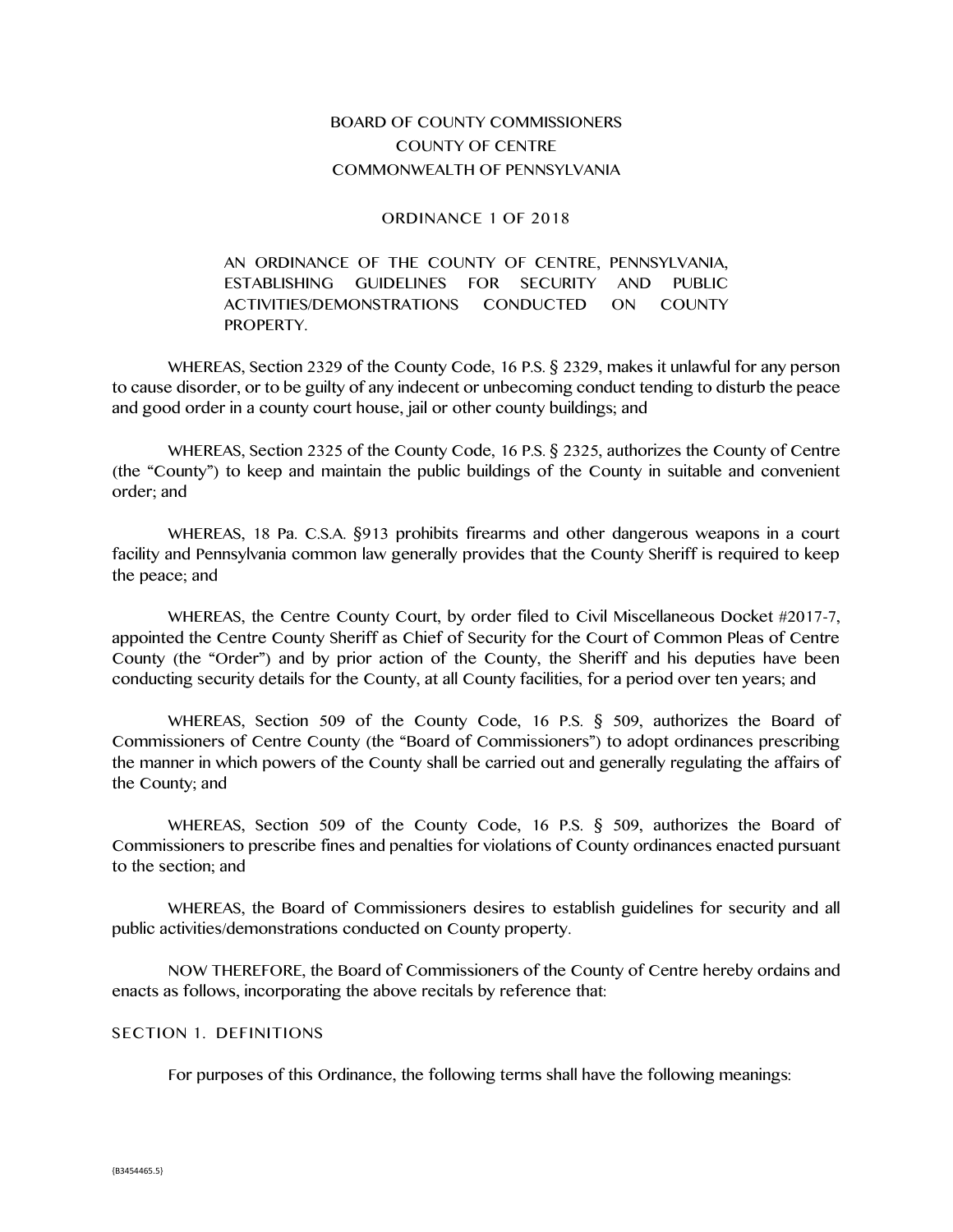Chief of Security – Sheriff of Centre County or his/her designee.

County Property – property under the control of the County to which the general public has access, including without limitation: (1) Centre County Courthouse, located at 120 South Allegheny Street, Bellefonte, Pennsylvania 16823 (the "Courthouse"); (2) Centre County Willowbank Government Building, located at 420 Holmes Street, Bellefonte, Pennsylvania 16823 (the "Willowbank Building"); (3) Centre County Correctional Facility, located at 700 Rishel Hill Road, Bellefonte, Pennsylvania 16823 (the "Prison"); and any additional County property or building, owned or leased by the County; and

Demonstration (also considered Public Activity) - a public assembly, a meeting or gathering, a rally or protest, a political rally or event, speechmaking, marching, the holding of vigils or religious services, and all other like forms of conduct, the primary purposes of which is expressive activity or the communication or expression of views or grievances, that (1) is engaged in by more than one person and the conduct of which has the effect, intent, or propensity to draw a crowd or onlookers, and (2) occurs upon County Property without compliance with the normal and customary regulations or controls governing such places. The term does not include casual use of County Property by persons that is not reasonably likely to attract a crowd or onlookers.

Demonstrator – a Person who is part of an event in which people gather together in order to show that they support or oppose something or someone; a Person who participates in a Demonstration.

Designee – a law enforcement officer and/or agency or private security personnel selected by the Chief of Security and/or the Security Committee.

Event – a sanctioned activity approved by the Commissioners or their designee and in part sponsored or supported by Centre County Government. This shall include press conferences or other similar events called by County officials except in circumstances where the County official has secured use of space inside any County Property for such Event.

Package/Container – any box, package, object in the immediate possession of Persons entering a County Property, including briefcases, purses or other items of personal property.

Person – shall include any natural person or a corporation or other entity treated as having the rights and obligations of a person.

Search – the activity by the Sheriff, Sheriff's deputies, or his/her designees to search persons and packages entering County Property in accordance with the provisions herein.

Weapon – includes any firearm (whether real or a replica thereof), any knife, an explosive or incendiary device (whether real or a replica thereof), or any object that is designed, made or adapted for the purpose of inflicting bodily injury and any "weapon" defined as such by the Pennsylvania Crimes Code.

SECTION 2. SECURITY PROCEDURES. Security for all County Property shall be coordinated by the Chief of Security with input by the County Security Committee provided for in Section 4 hereafter with the following general activities.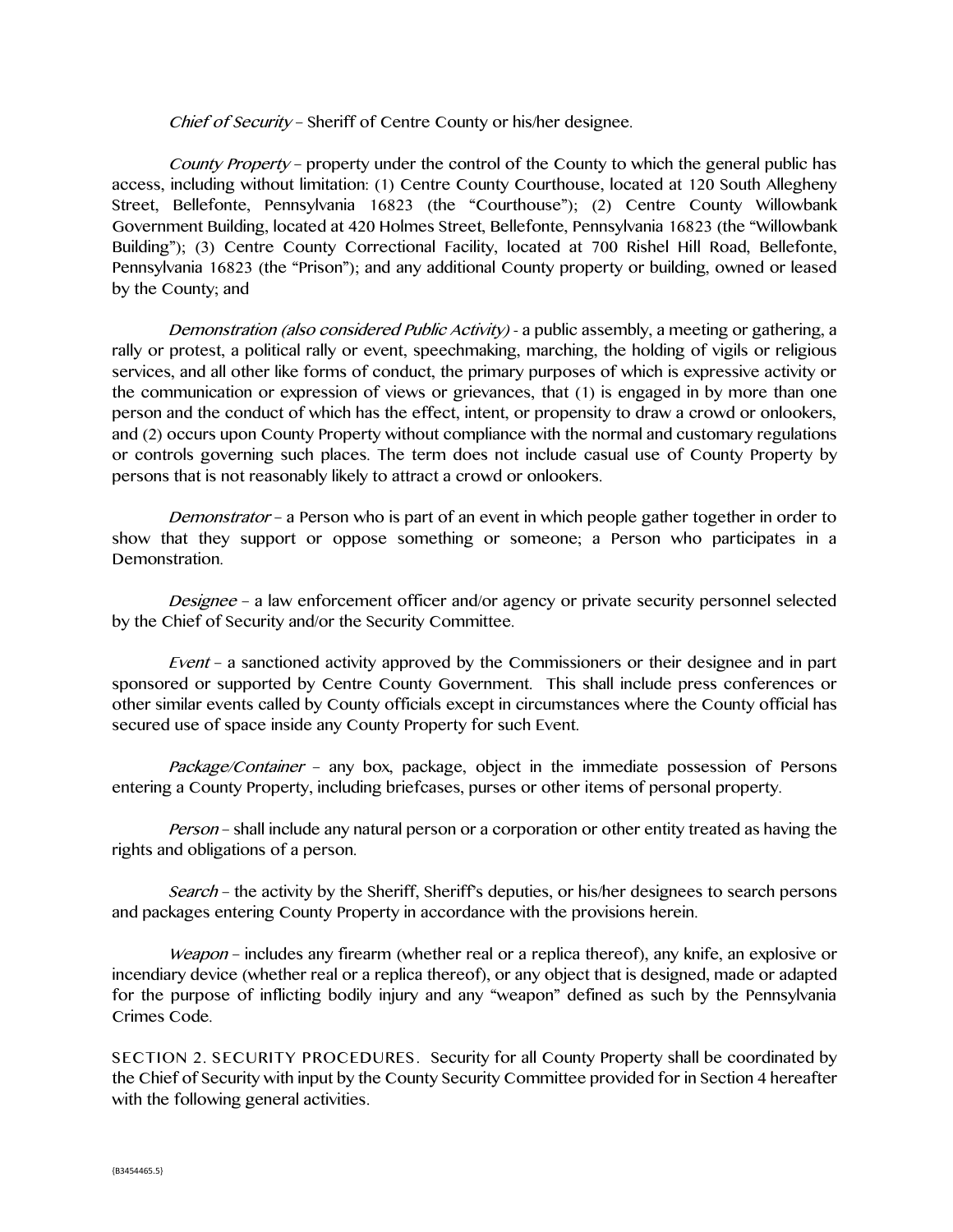- (1) Searches of all Persons, Packages and Containers entering County Property to be conducted by the Chief of Security, Sheriff's Deputies and/or their Designees (the "Security Personnel") in accordance with the following:
	- a. All buildings shall have designated entry points for searches which may include the use of a stationary equipment and/or machinery and/or hand-held metal detector or any other device being moved by hand in close proximity to all areas of the body of the Person being searched and in close proximity to all areas of the Package or Container being searched.
	- b. In the event a detector or other device emits a signal, the search of a Person shall be expanded to include a pat down of the immediate area of the body of the Person being searched which had activated the signal. A pat-down search shall be conducted only by a member of the Security Personnel of the same sex as the Person being searched.
	- c. Any Package or Container which activates the signal shall be opened by the Person bringing said Package or Container into the County Property and a more thorough examination of the same conducted by Security Personnel.
	- d. Any Weapons brought onto County Property will be confiscated and retained by the Chief of Security or his/her Designee until such time as the Person vacates the County Property, provided that such Weapon is lawfully possessed by the Person.
	- e. One or more signs shall be posted at each entrance to County Property in a location and of a size and design reasonably calculated to draw the attention of Persons entering the building and giving notice that:
		- i. No Weapons or explosives may be brought into the County Property;
		- ii. All Persons entering the County Property are subject to Search prior to entering the County Property; and
		- iii. All Packages, briefcases or other Containers are subject to Search prior to entering the County Property.
- (2) Use of a security array to include such measures as the Chief of Security deems appropriate in his discretion, including but not limited to, any of the following:
	- a. Security cameras and equipment located at positions adjacent to entries to County Property or other locations on County Property as deemed appropriate by the Chief of Security.
	- b. Monitoring of such cameras by the Chief of Security or his/her Designee as required from time to time with regular recording of the same in accordance with a policy established by the Chief of Security.

SECTION 3. DEMONSTRATION/EVENT REQUIREMENTS. Demonstrations and/or Events conducted on any County Property shall meet the following requirements:

- (1) Unless otherwise determined by the Chief of Security, in his/her sole discretion, Demonstrations and/or Events conducted at the Courthouse shall take place in one of the following three (3) designated areas (reference Exhibit "B"):
	- a. Sidewalk in front of the statue located along South Allegheny Street. Demonstrators shall not obstruct the view of drivers on East High Street or South Allegheny Street.
	- b. Sidewalk on the north side of East High Street along the courtyard area, between South Allegheny Street and the paved area before the Courthouse steps.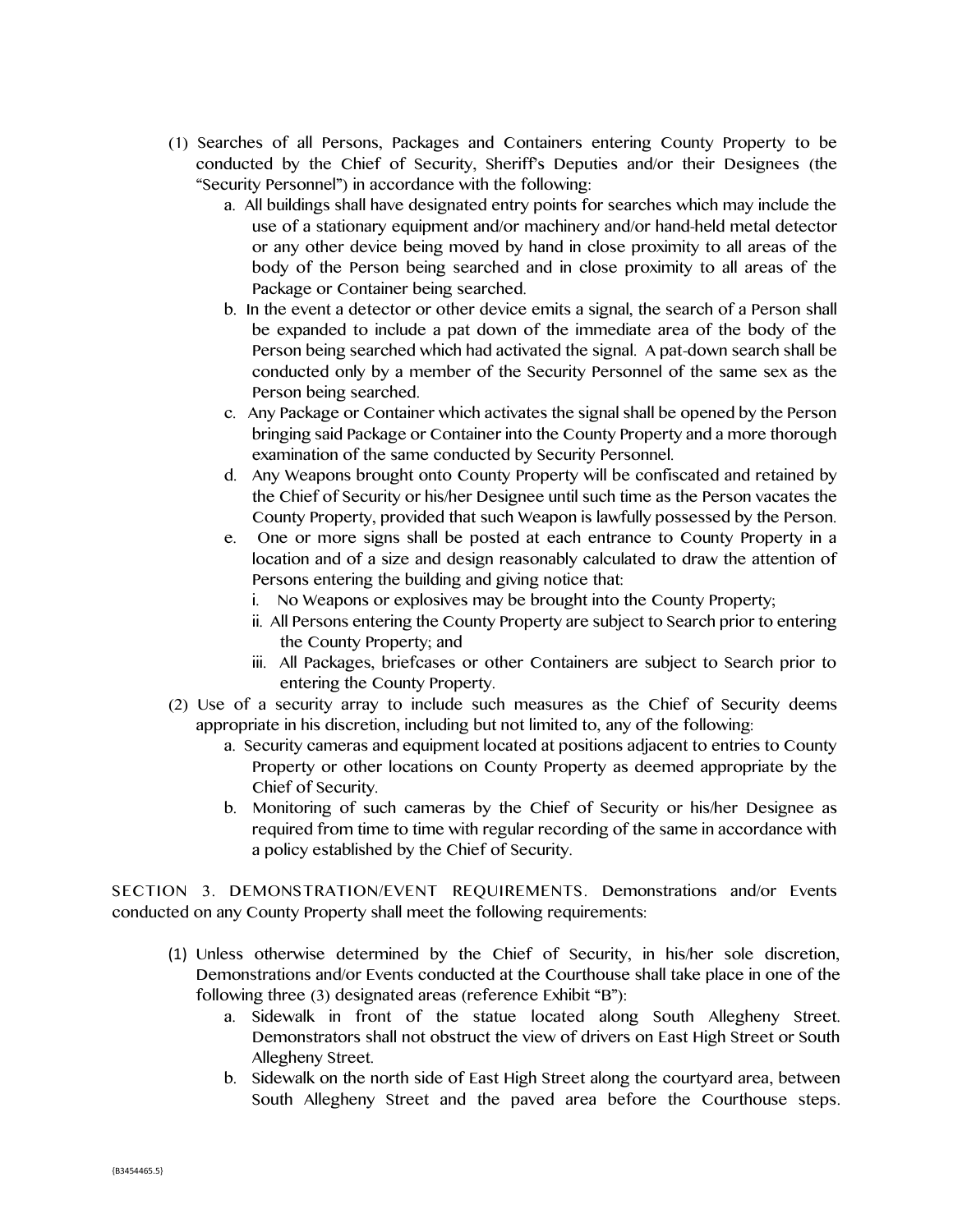Demonstrators shall not obstruct the view of drivers on East High Street or South Allegheny Street.

- c. Sidewalk on the south side of East High Street along the courtyard area, between South Allegheny Street and the paved area in front of the Courthouse steps. Demonstrators shall not obstruct the view of drivers on East High Street or South Allegheny Street.
- (2) Unless otherwise determined by the Chief of Security, in his/her sole discretion, Demonstrations and/or Events conducted at the Willowbank Building shall take place in one of the two (2) designated areas (reference Exhibit "B"):
	- a. Sidewalk and grass area along the northeast side of Holmes Street between the top/side parking lot and the middle parking lot. Demonstrators shall not obstruct the view of drivers in the parking lots or on Holmes Street.
	- b. Sidewalk and grass area along the southeast side of Willowbank Street and the corner of Holmes Street, southwest of the bottom parking lot. Demonstrators shall not obstruct the view of drivers in the parking lots or on Willowbank Street or Holmes Street.
- (3) Demonstrations conducted at the Prison or other County Property not referenced aforesaid shall take place in areas as so designated by the Chief of Security.
- (4) In the event of multiple Demonstrations occurring simultaneously at the same location the following place restrictions shall apply:
	- a. Courthouse
		- i. For Demonstrations occurring at the Courthouse, one group will occupy the sidewalk on the north side of East High Street along the courtyard area, between South Allegheny Street and the paved area before the Courthouse steps.
		- ii. The other group will occupy the south side of East High Street along the courtyard area, between South Allegheny Street and the paved area before the Courthouse steps.
	- b. Willowbank Building
		- i. For Demonstrations occurring at the Willowbank Building, one group will occupy the sidewalk and grass area along the northeast side of Holmes Street between the top/side parking lot and the middle parking lot.
		- ii. The other group will occupy the sidewalk and grass area along the southeast side of Willowbank Street and the corner of Holmes Street, southwest of the bottom parking lot.
- (5) Demonstrators who want to engage in Demonstrations on County Property should notify the Chief of Security. Groups of 2 or more should provide notice of intent to demonstrate twenty four hours (24) prior to the Demonstration. Demonstrations involving more than ten (10) people will require a permit which can be obtained through the Chief of Security at the Centre County Sheriff's Office using the form attached to this ordinance as Exhibit A. To make application, the form attached hereto as Exhibit A shall be filled out by the responsible party and submitted to the Centre County Sheriff's Office and the County Administrator for review and approval.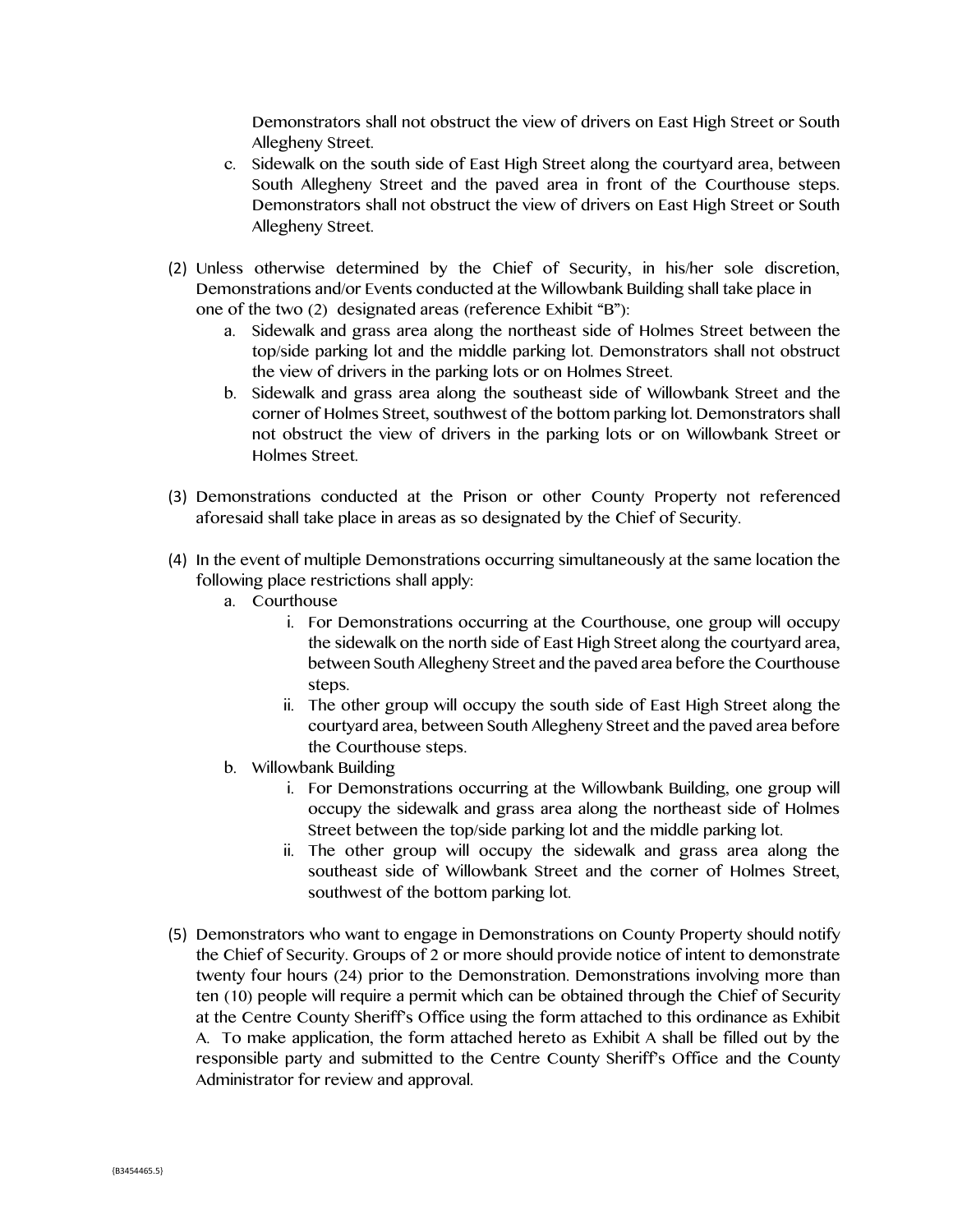To ensure uninterrupted public and employee access to all County Property, including all buildings, no Demonstration shall be held on County Property in a manner that impedes access to County Property. Furthermore, any Demonstration and the conduct of Demonstrators shall be in accordance with any federal, state or local laws applicable in the jurisdiction where the County building is located.

(6) Signs or flags used for Demonstrations shall not be used to (1) obstruct the view of drivers; (2) be used in a manner that impedes pedestrian or vehicle traffic, access to and from the Courthouse, the Willowbank Building, the Prison, or any other County Property; or (3) cause any other safety or security hazard to any person as determined by the Chief of Security. At no time shall signs or flags be placed on or attached to any County Property, including County statues, flag poles, structures located thereon or buildings.

SECTION 4. SECURITY COMMITTEE.

The County shall establish a Security Committee which shall be co-chaired by the County Administrator and the Centre County Sheriff except in circumstances where the Centre County Sheriff has designated the role of Chief Security Officer to another party in which case s/he shall serve as cochair. The Security Committee shall be composed of other County elected officials and/or personnel and/or community members with security expertise as designated by the Board of Commissioners. The Security Committee may propose security procedures, policies and/or ordinances to the Board of Commissioners regarding County Property but all such proposed security procedures, policies and/or ordinances will require official approval by the Board of Commissioners.

SECTION 5. VIOLATIONS AND PENALTIES.

Any person violating this Ordinance, shall, upon conviction thereof at a summary proceeding, be sentenced to pay up to six hundred dollars (\$600) per day of violation, to be paid to the use of the County, with costs of prosecution, or to be imprisoned for not more than ten (10) days, or both.

SECTION 6. SEVERABILITY.

The provisions of this Ordinance shall be severable. If any sentence, clause or section is for any reason found to be unconstitutional, illegal or invalid, such decision shall not affect the validity of any of the remaining provisions of this Ordinance. It is hereby declared as the legislative intent that this Ordinance would have been adopted had such unconstitutional, illegal or invalid provisions not been included herein.

## SECTION 7. REPEALER.

All prior ordinances and resolutions are hereby repealed in whole or in part to the extent inconsistent herewith.

#### SECTION 8. REAFFIRMATION.

By approving this Ordinance, the Board of Commissioners reaffirm and approve all prior security procedures conducted by County personnel, including the Centre County Sheriff and his predecessors, as well as procedures undertaken pursuant to the Order noted aforesaid.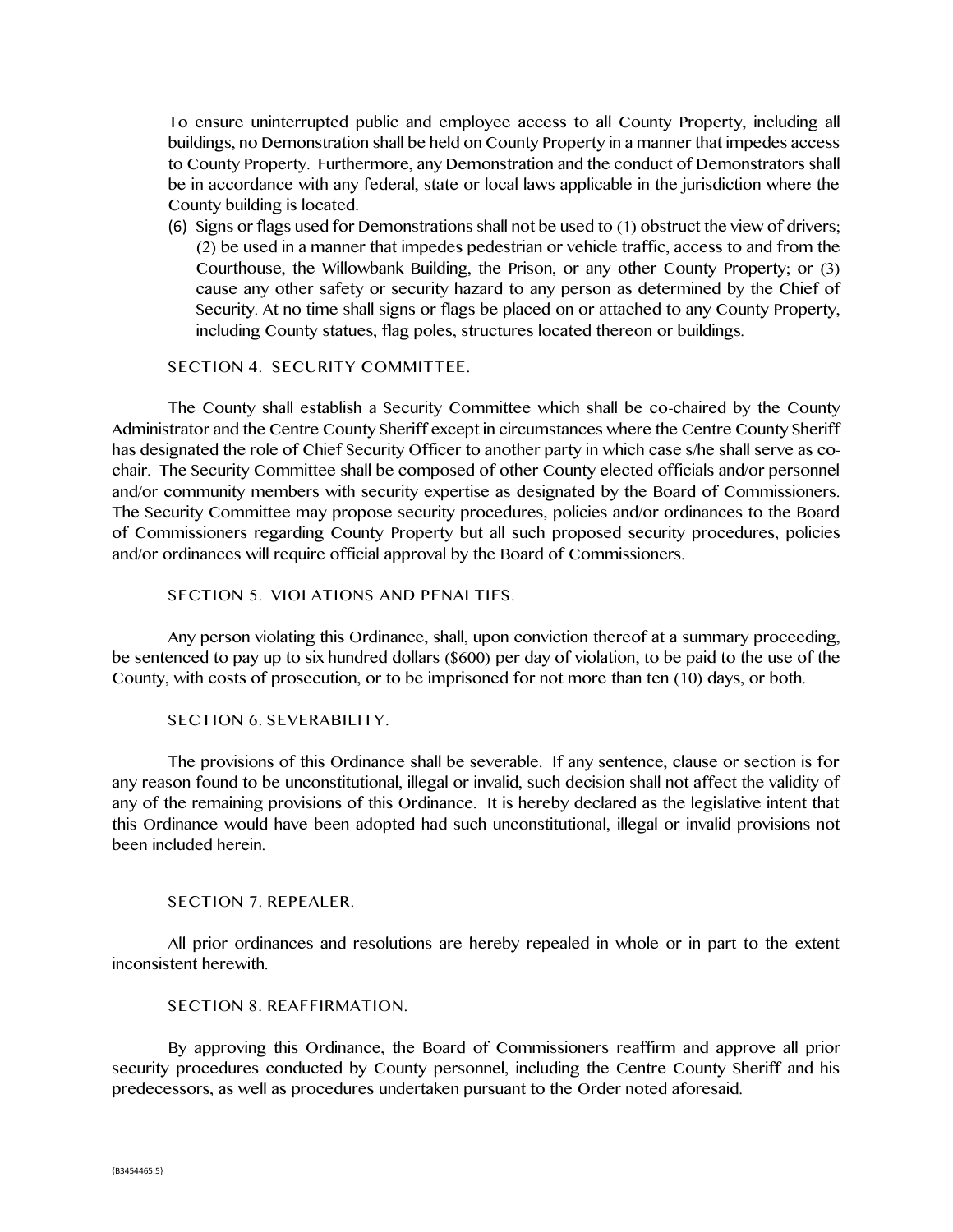SECTION 9. INCORPORATION.

The WHEREAS clauses aforesaid are incorporated herein as if more fully set forth at length.

SECTION 10. EFFECTIVE DATE.

This Ordinance shall take effect immediately.

ORDAINED and ENACTED this \_\_\_ day of \_\_\_\_\_\_\_\_\_\_\_\_\_, 2018, by the Board of Commissioners of the County of Centre in lawful session duly assembled.

\_\_\_\_\_\_\_\_\_\_\_\_\_\_\_\_\_\_\_\_\_\_\_\_\_\_\_\_\_\_\_ \_\_\_\_\_\_\_\_\_\_\_\_\_\_\_\_\_\_\_\_\_\_\_\_\_\_\_\_\_\_\_\_\_

ATTEST: CENTRE COUNTY BOARD OF COMMISSIONERS:

\_\_\_\_\_\_\_\_\_\_\_\_\_\_\_\_\_\_\_\_\_\_\_\_\_\_\_\_\_\_\_\_\_

\_\_\_\_\_\_\_\_\_\_\_\_\_\_\_\_\_\_\_\_\_\_\_\_\_\_\_\_\_\_\_\_\_

Margaret N. Gray Michael Pipe, Chair Administrator (SEAL)

Mark Higgins

Steven G. Dershem

APPROVED AS TO FORM AND LEGALITY.

\_\_\_\_\_\_\_\_\_\_\_\_\_\_\_\_\_\_\_\_\_\_\_\_\_\_\_\_\_\_\_\_\_\_\_\_

Elizabeth Dupuis Solicitor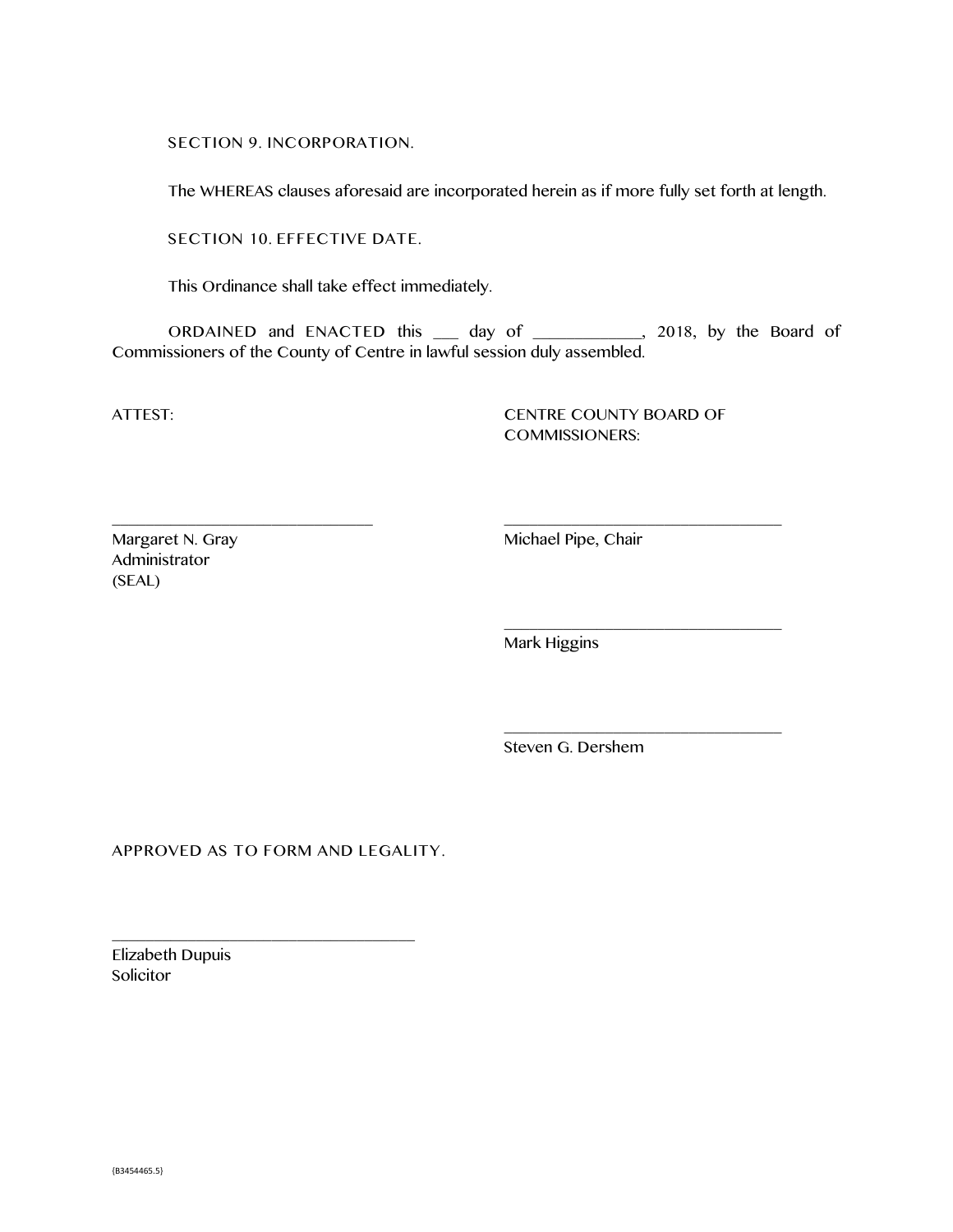## EXHIBIT A

Application for Use of Public Property (Demonstration and/or Event Form)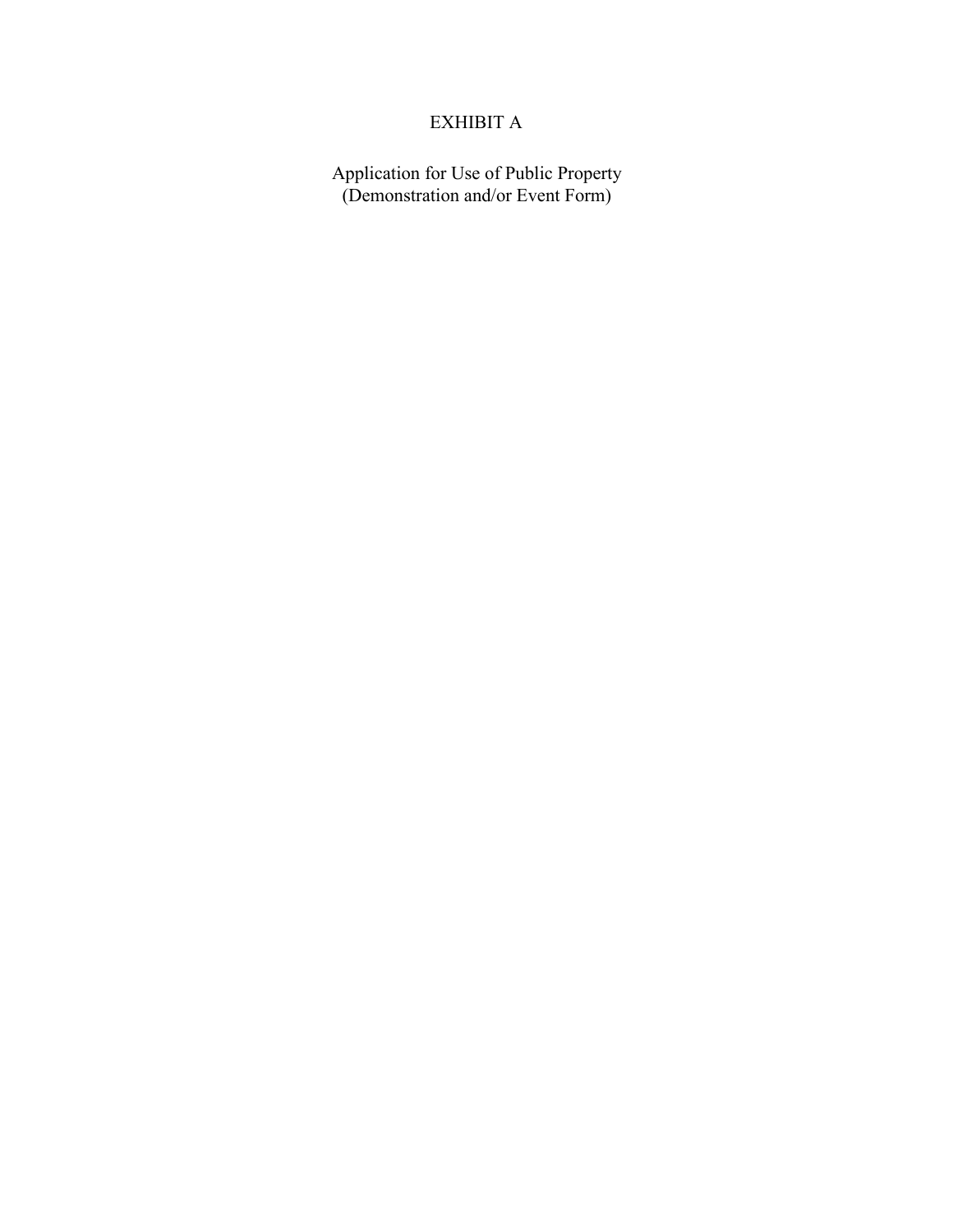Date of Submission:

## **Application for Use of Public Property (Demonstration and/or Event Form)**

| <b>ACTIVITY DETAIL</b>                                    |                                                                                                            |                                                                                                |
|-----------------------------------------------------------|------------------------------------------------------------------------------------------------------------|------------------------------------------------------------------------------------------------|
|                                                           | Describe your proposed activity in detail: (Add additional sheets, if needed)                              |                                                                                                |
|                                                           |                                                                                                            |                                                                                                |
|                                                           |                                                                                                            |                                                                                                |
|                                                           |                                                                                                            |                                                                                                |
|                                                           |                                                                                                            |                                                                                                |
|                                                           | Does your activity involve a County official or office? $\Box$ No $\Box$ Yes                               |                                                                                                |
|                                                           |                                                                                                            |                                                                                                |
|                                                           | Does your activity require a street closure for this activity? $\square$ No $\square$ Yes                  |                                                                                                |
|                                                           | If yes, select the type of road to be closed: (For more information see map and list provided)             |                                                                                                |
|                                                           | □ State Road(s) Only* (Additional Permit Required: PennDOT TE-300 Form)                                    |                                                                                                |
| □ Local Road(s) Only                                      |                                                                                                            |                                                                                                |
|                                                           |                                                                                                            | □ State Road(s) and Local Road(s)* (Additional Permit Required: PennDOT TE-300 Form) Listed in |
|                                                           | List in order of route, what street(s) would you like closed for this activity? (Add additional sheets, if |                                                                                                |
| needed)                                                   |                                                                                                            |                                                                                                |
|                                                           |                                                                                                            |                                                                                                |
| How long will the street closure be in effect?            | From:                                                                                                      | To:                                                                                            |
| Will you need barricades and/or signs?                    | Yes<br>$\square$ No<br>$\Box$                                                                              |                                                                                                |
| Will you need assistance closing the street? $\square$ No | $\Box$<br>Yes                                                                                              |                                                                                                |

Will you cross any state roads?  $\Box$  No  $\Box$  Yes (If yes, submit TE-300 Form)

Are you planning to use sidewalks only?  $\Box$  No  $\Box$  Yes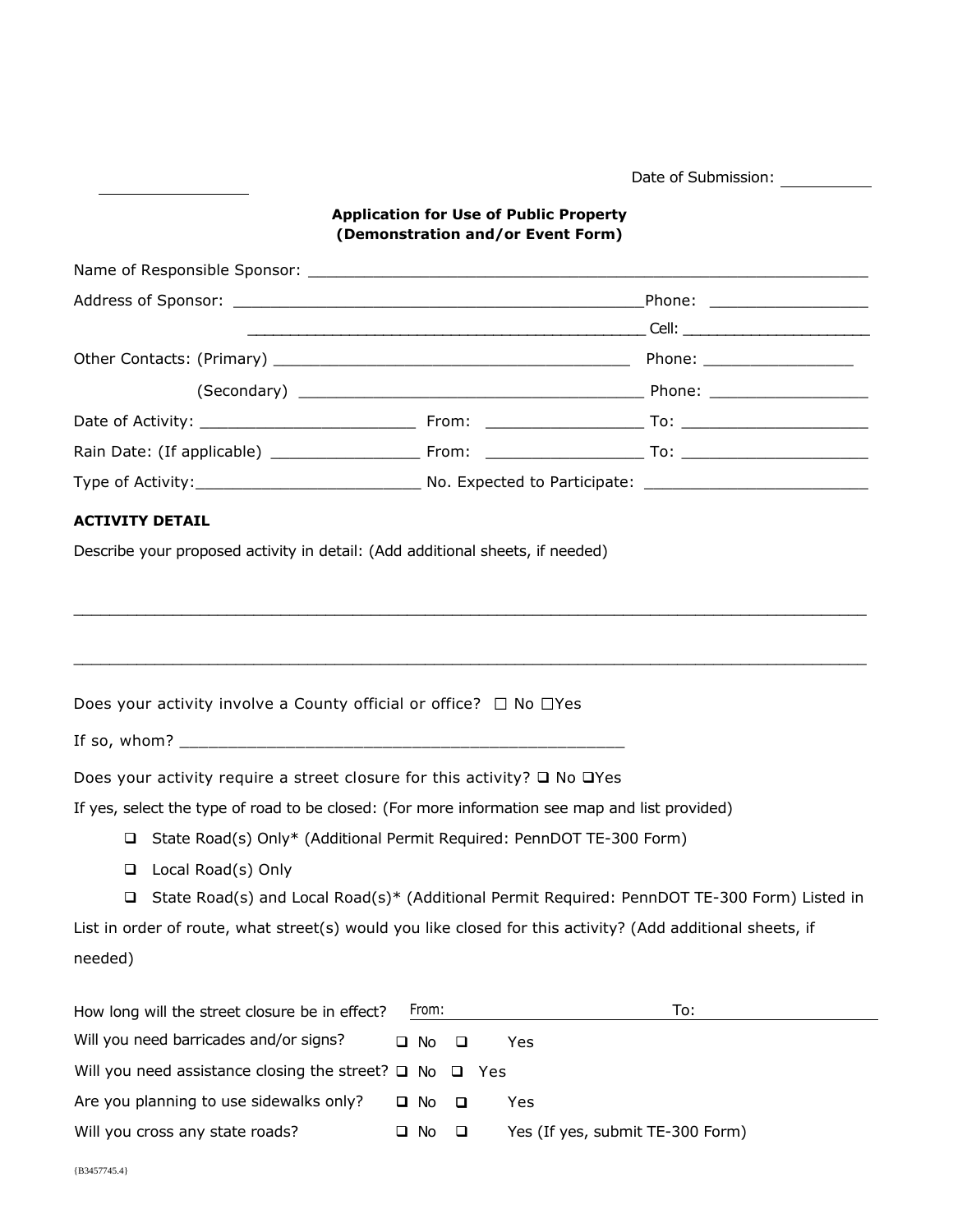*PLEASE NOTE: Sponsor is held responsible for the replacement value and/or repairs of missing cones, barricades, signs or message boards that are needed/required to close a street.*

### **Use of Other Property**

If any part of this activity is to take place on other public property, state road, or on private property an official of the other government agency or property owner must sign here:

| Signature | Date: |
|-----------|-------|

**CHARITABLE CAUSE:** Is the Sponsor a non-profit organization?  $\Box$  Yes  $\Box$  No If this activity is to benefit a charitable organization, name the recipient:

**HEALTH CONSIDERATIONS:** Will you be providing food or drink to the public? □ Yes □

If yes, have you made arrangements for approval/inspections with the

Department of Ordinance Enforcement and Public Health?  $\square$  Yes  $\square$  No

Applicant recognizes and AGREES that the County requires the proposed activity to be conducted in such a manner as to promote harmony in the area, insure domestic tranquility and be within the limits established by existing ordinances. By signature below, applicant AGREES to protect, defend, indemnify and hold the County of Centre and its officers, employees and agents free and harmless from and against any and all losses penalties, damages, settlements, costs or other expenses or liabilities of every kind and character arising directly or indirectly from this special activity. Applicant further AGREES to investigate, handle, respond to, provide defense for, and defend any such claims, etc., at applicant's sole expense and AGREES to bear all other costs expenses related thereto, even if such claims are groundless, false or fraudulent.

| Signature:                             | Date |
|----------------------------------------|------|
| OFFICE USE ONLY: ROUTING FOR APPROVAL: |      |

Chief of Security

**Other** 

County Administrator

## **THIS SERVES AS YOUR PERMIT**

The County of Centre approved your application on: \_\_\_\_\_\_\_\_\_\_\_\_\_\_\_\_\_\_\_\_\_\_\_\_\_\_\_\_\_

Conditions (if any) are as follows: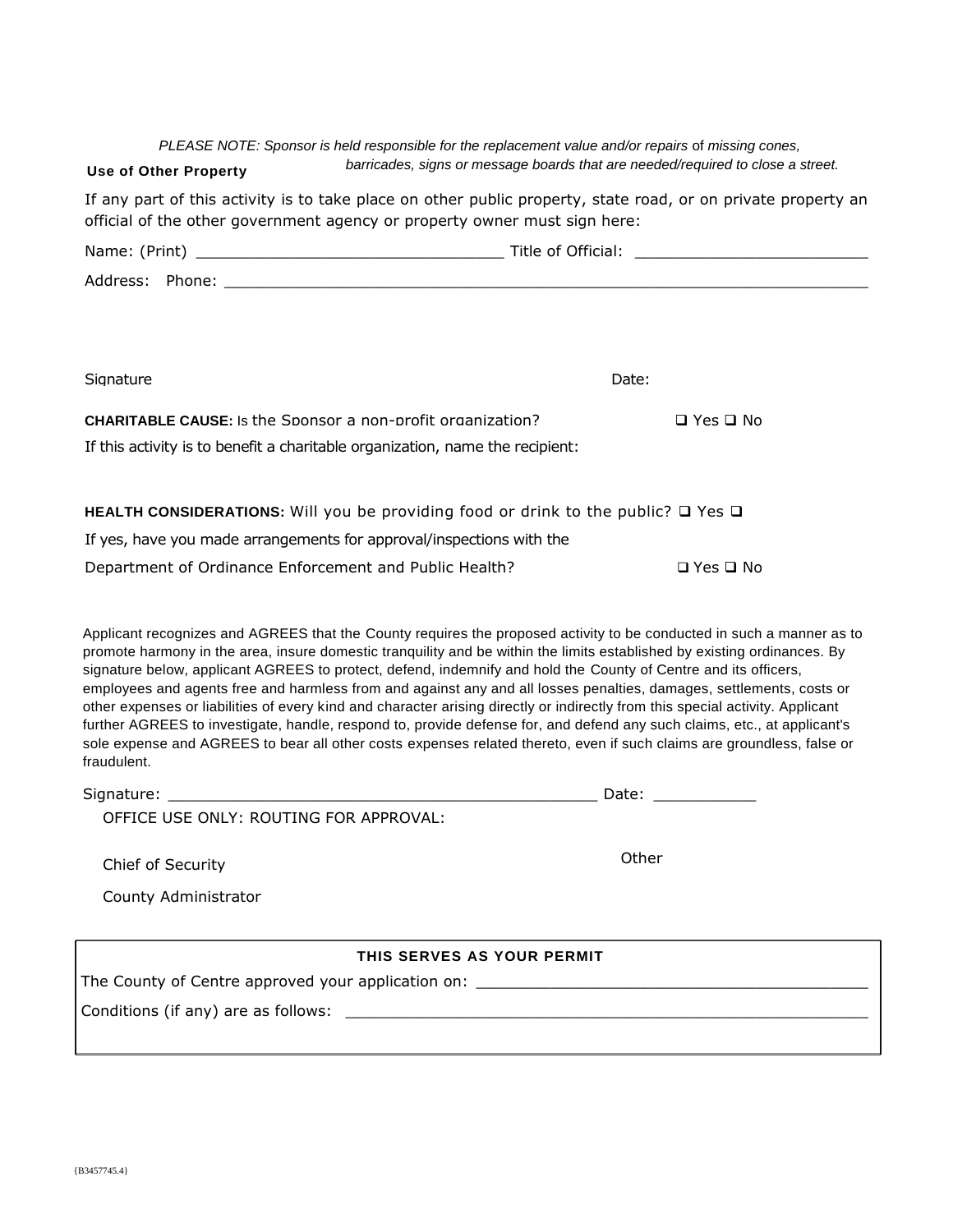# EXHIBIT B

Designated Areas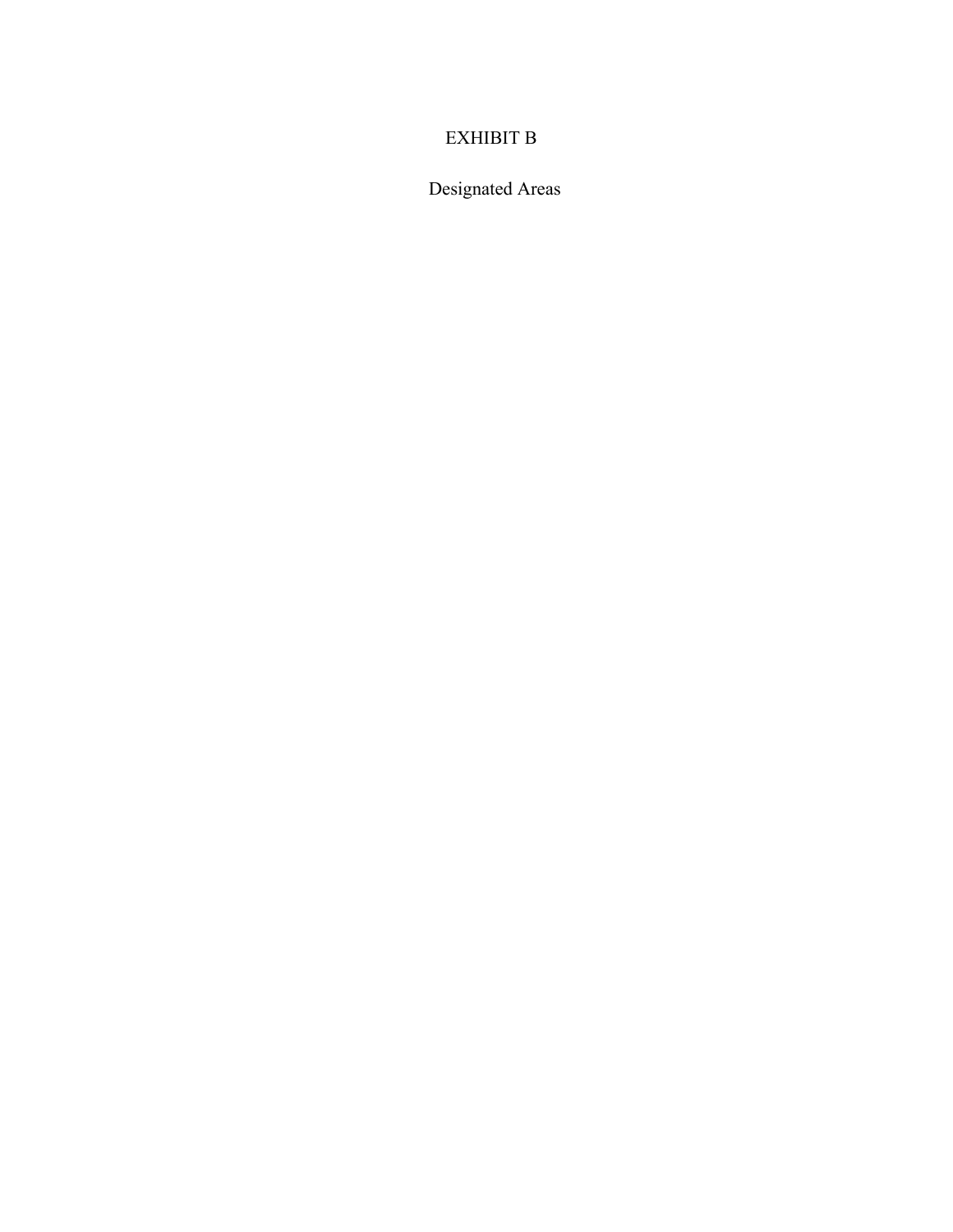